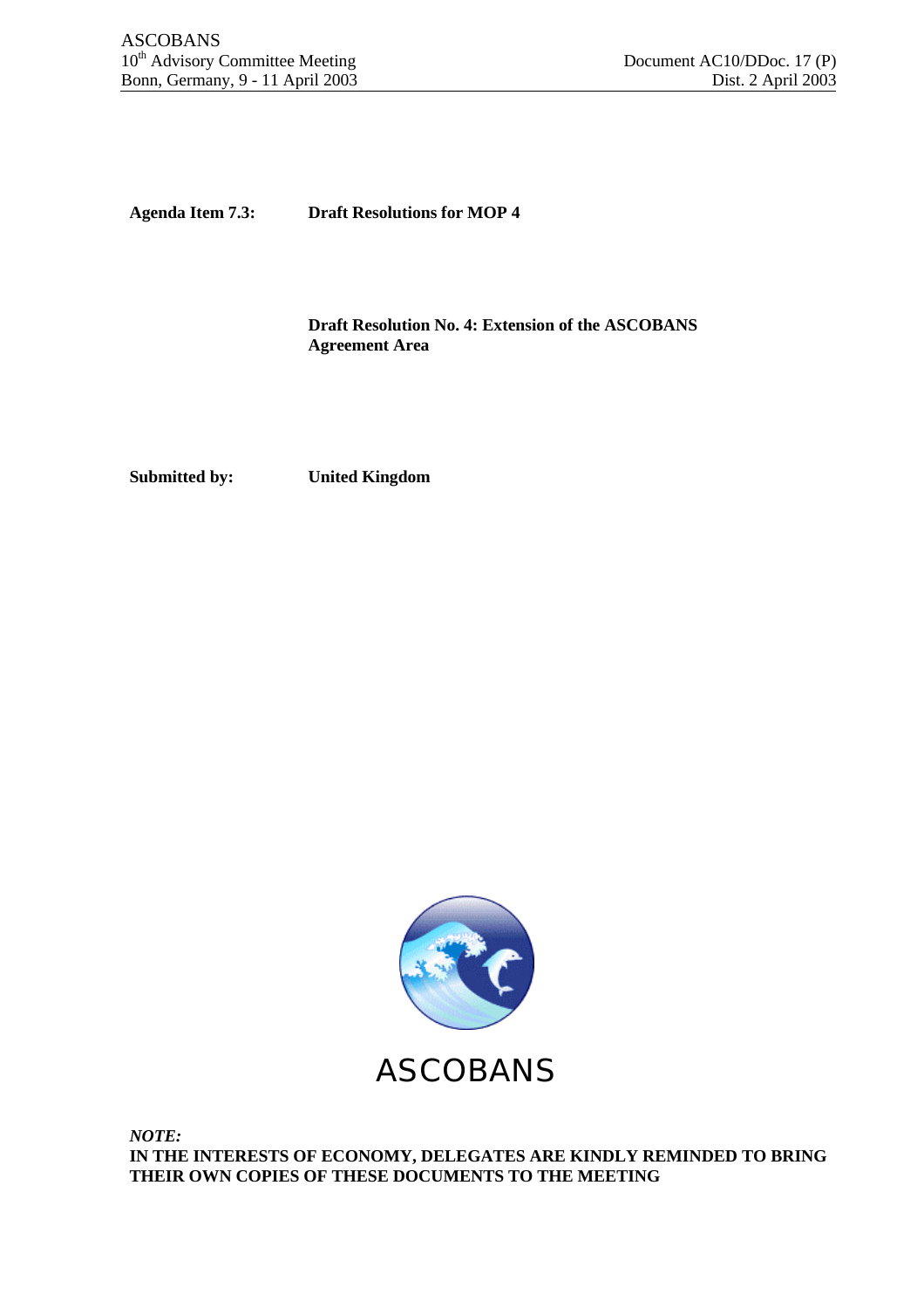## **4 th MEETING OF THE PARTIES**

## **DRAFT RESOLUTION No. 4**

## **EXTENSION OF THE ASCOBANS AGREEMENT AREA**

The Meeting of the Parties:

NOTING that the range of a number of populations of species covered by ASCOBANS are known or assumed to comprise waters to the west and south-west of the current Agreement Area;

NOTING that the Agreement Areas of ASCOBANS and the Agreement on the Conservation of Cetaceans in the Black Sea, Mediterranean Sea and Contiguous Atlantic Area (ACCOBAMS) are currently not contiguous;

RECALLING that the Advisory Committee to ASCOBANS has repeatedly recommended the extension of the Agreement Are to the west and south-west of the current Agreement Area;

RECOGNIZING that the conservation of small cetaceans in the current ASCOBANS Agreement Area and in European waters as a whole would benefit from the extension of the ASCOBANS Agreement Area to parts of the Western Atlantic and from the establishment of a direct geographical link between the Agreement Areas of ASCOBANS and ACCOBAMS;

GUIDED by a common will to further strengthen the Agreement;

Agrees to:

1. EXTEND the Agreement Area of ASCOBANS to the west and south-west of the current Agreement Area and to redefine this area as follows:

"The marine environment of the Baltic and North Seas, as delimited by the shores of the Gulfs of Bothnia and Finland; to the south-east by latitude 36°N and longitude 5.36°W; to the south-west by latitude 36°N and longitude 15°W; to the north-west by longitude 15° and a line drawn through the following points: latitude 60°N/longitude 15°W, latitude 60°N/longitude 05°W, latitude 64°N/longitude 0.37°W; to the north by latitude 64°N; and including the Kattegat and the Sound and Belt passages."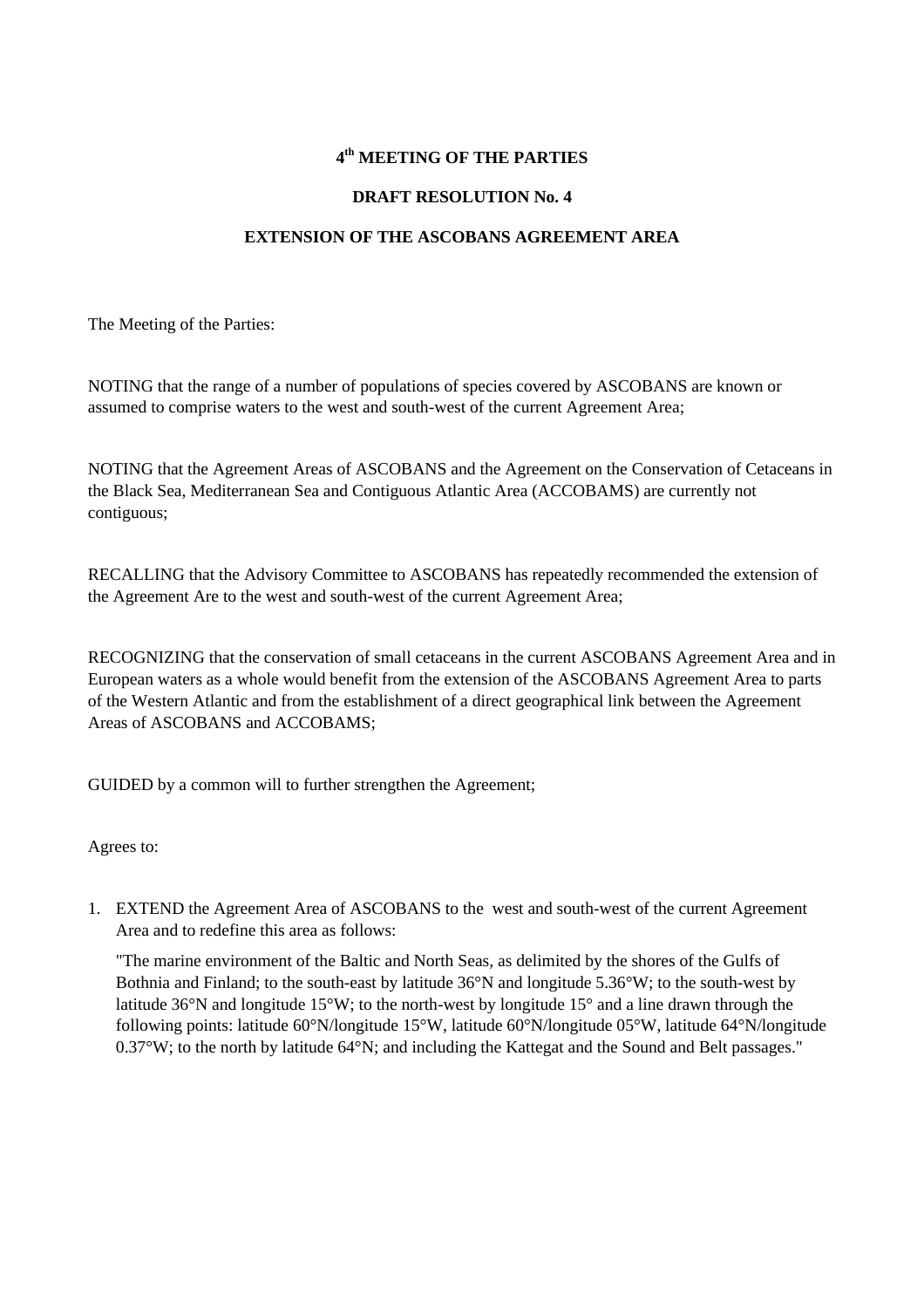### 2. REPLACE Article 1.2 (b) with

*"Area of the Agreement means the marine environment of the Baltic and North Seas, as delimited by the shores of the Gulfs of Bothnia and Finland; to the south-east by latitude 36°N and longitude 5.36°W; to the south-west by latitude 36°N and longitude 15°W; to the north-west by longitude 15° and a line drawn through the following points: latitude 60°N/longitude 15°W, latitude 60°N/longitude 05°W, latitude 64°N/longitude 0.37°W; to the north by latitude 64°N; and including the Kattegat and the Sound and Belt passages."*

### 3. ADD a new subparagraph 6.5.4 to Article 6.5 reading as follows:

*"Any State that becomes a Party to the Agreement after the entry into force of an Amendment shall, failing an expression of a different intention by that State:*

- *a) be considered as a Party to the Agreement as amended; and*
- *b) be considered as a Party to the unamended Agreement in relation to any Party not bound by the Amendment."*
- 4. Change the name of the Agreement to: *Agreement on the Conservation of Small Cetaceans of the Baltic and North Seas and Contiguous Atlantic Area*.